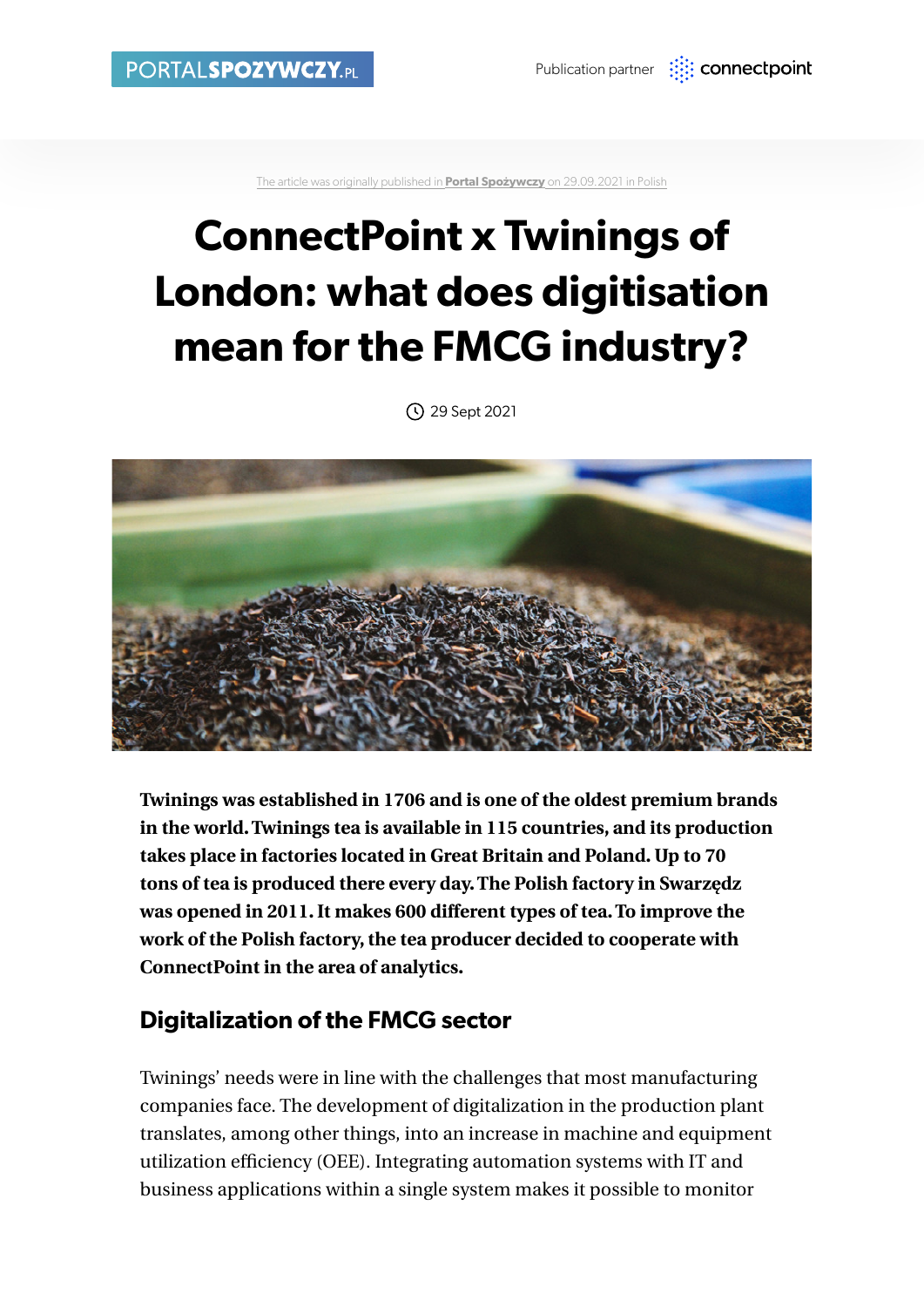production in real-time. This overview translates into reduced losses during production. Analytics also help you manage your machines, enabling you to fulfill orders in less time. More and more companies are aware of this but are not yet opting for analytical solutions in their plants.

– *Digitalization in the food industry is still rare on the Polish market. Most companies limit digitalization to production process control. However, when it comes to production data and building digital models of devices based on manufacturing process technology, such solutions are a new phenomenon on the market, not very popular in Poland yet. On the plus side, more and more companies are aware of the development of technology. They know that they need to invest to perform even better, that this is the path they need to follow, and thus they are looking for tools to improve their business – explains* **Tomasz Węgrzyn, OSIsoft Team Leader at ConnectPoint.**

– *To a large extent, companies realize that they need to move towards widespread digitization of processes to increase the efficiency of their businesses. Every commercial company lives on sales, so even more production will translate into profit. However, to achieve even better results, the process of digitalization and analysis must be carried out in the company* – adds **Agnieszka Szlemińska, Sales Director at ConnectPoint.**

When investing in IT solutions from the area of advanced data analytics, it is crucial to define your own needs and goals in this area and be open to new investments.

– *Many companies are not ready for digitalization because their machine park and systems responsible for production are not prepared for integration with analytical or data management systems. Often the entry of such companies into the digitalization process is connected with a considerable investment related to the modernization of automation systems* – explains **Tomasz Węgrzyn.**

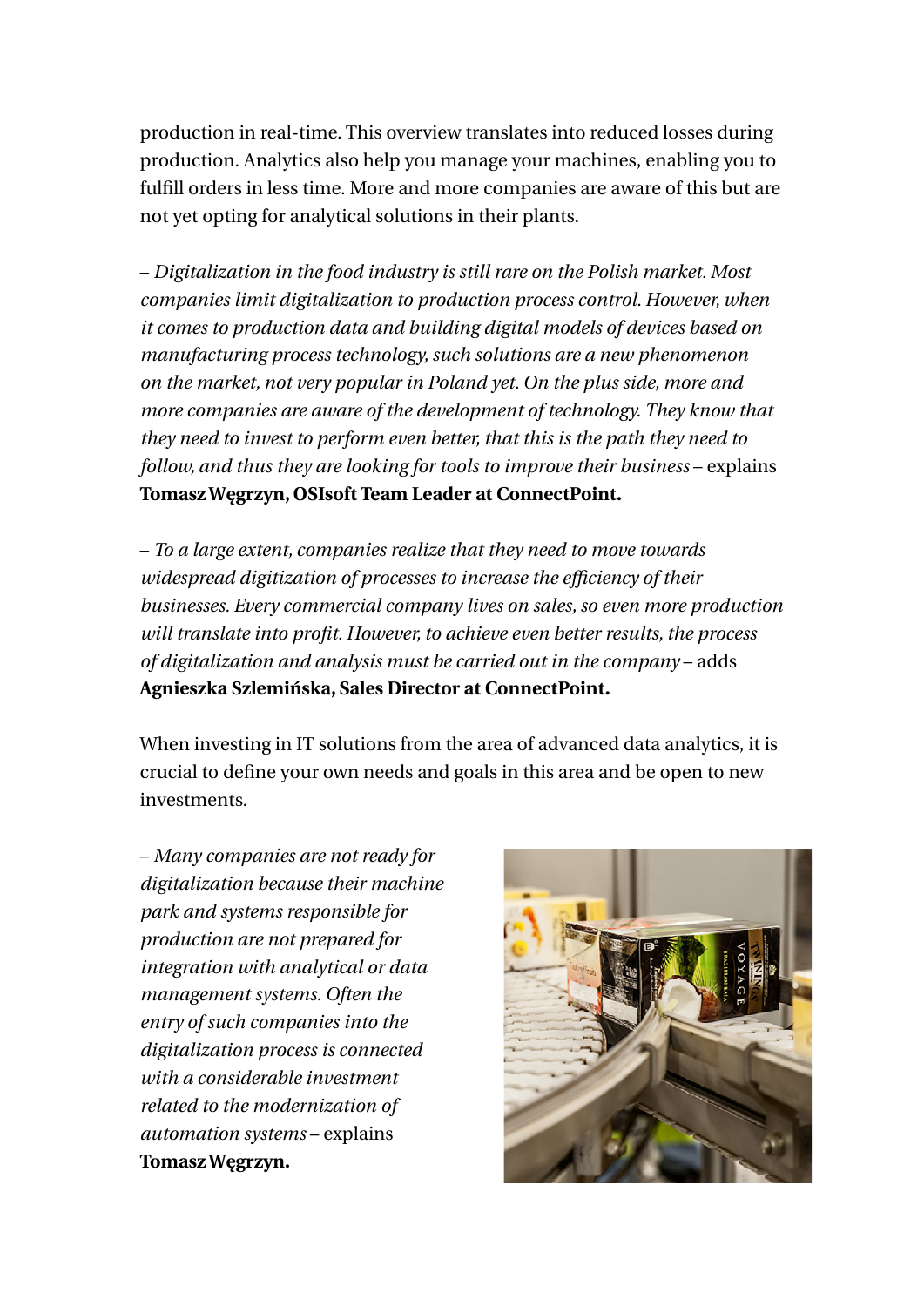– *We have companies in Poland that have implemented processes for basic analytics, i.e., they can count production efficiency and effectiveness, downtime, waste vs. good quality products. However, when it comes to investments in analytics related to artificial intelligence, Poland is at the initial stage* – adds **Tomasz Węgrzyn.**

# **Twinings x ConnectPoint joint project**

ConnectPoint offers IT solutions in advanced data analytics for industry, energy, and utility sectors. The company specializes in IT/OT integration, which means managing the entire process of collecting, organizing, and analyzing operational data. Additionally, ConnectPoint builds systems that enable effective collaboration between Operations, IT, and Business.

One of the companies that decided to take advantage of ConnectPoint's offer was Twinings. The tea producer set two main objectives for the cooperation. The first one was to optimise the working conditions of the machines. The second one was to create a central platform for monitoring and analysing data from the machines, connecting IT and OT systems. Thanks to this platform, both factory employees and management receive information on how to handle production better. The key value was integrating the production process (machines) with business systems and introducing the possibility of analyzing correlations between orders (data from SAP, e.g.) and operational data. This big picture on production translates into production optimization.

– *We want to continuously improve the efficiency of our processes by working not necessarily harder but smarter, using the latest technology. The pursuit of operational excellence is embedded in our manufacturing operations. As we strive for perfection, we want to support our decisions and tactical and strategic actions with advanced analytics on historical data and real-time statistics. This is only possible when we collect in digital form all critical data and information from the processes.* – explains **Marcin Gad, Operations Director at the Polish Twinings factory.**

– *The integration of all production data in one place makes it possible to compare production in terms of machine parts consumption, electricity, gas, or carbon dioxide emissions. As part of the digitalization, we collect information from all machines and auxiliary systems such as the ERP system.*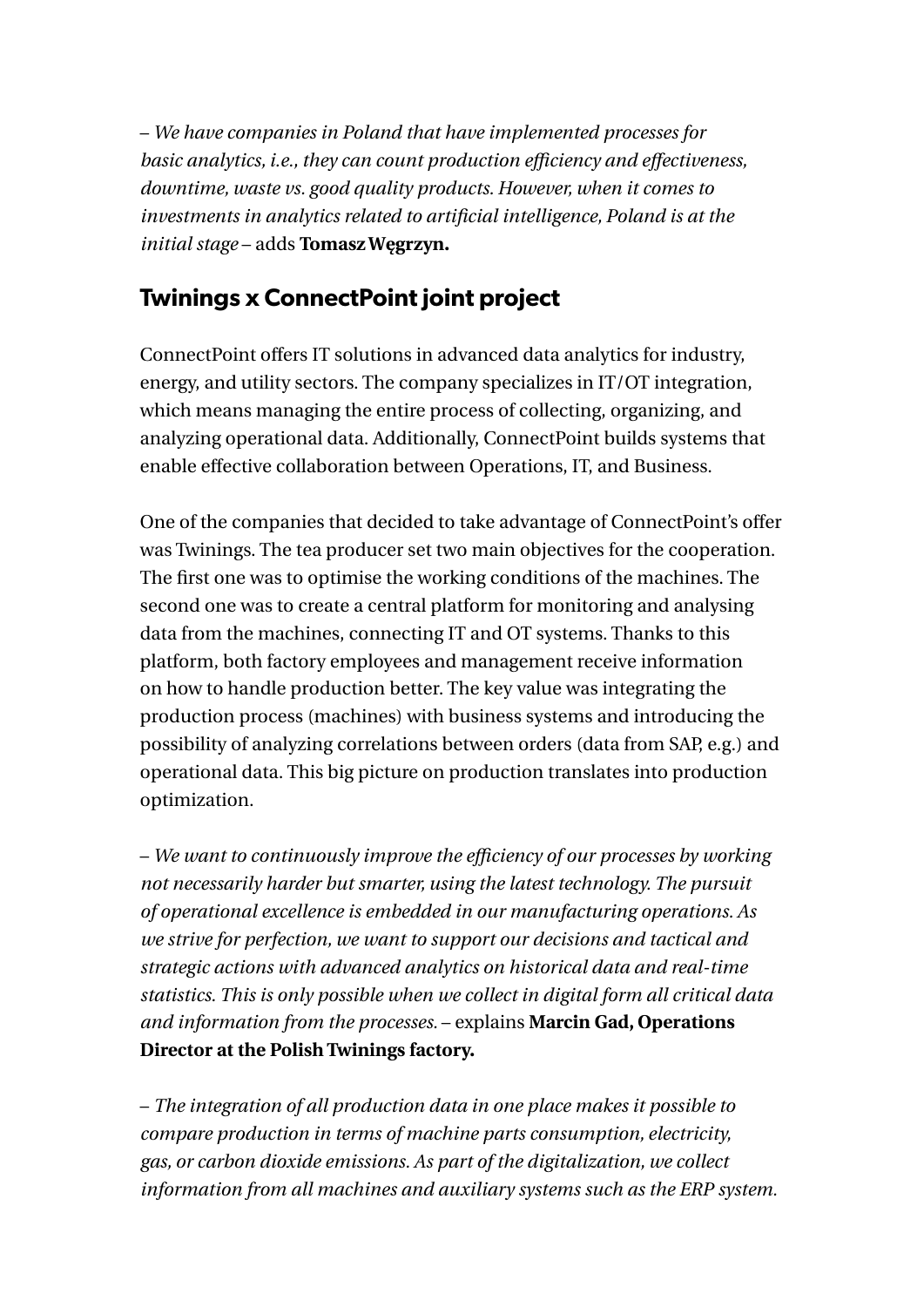*Our systems organize the data, and then we can transparently observe and analyze it in real-time at every organizational level in the company. It is essential to distribute reports so that all authorized people in the organization can access them. This applies not only to people who deal with production but also to reporting according to the type of information, planning, strategy, financial management, or infrastructure. Our thorough analyses allow for an improvement of the company's operations on many levels – says Tomasz* **Węgrzyn.**

– *We support our clients as much as possible from the tool side. We show how to integrate and use scripts for advanced analytics, but we also provide substantive support in advanced analytics, e.g., in budget planning* – he adds.

ConnectPoint has developed for Twinings a Central Data Repository based on the OSIsoft PI system. Data from dispersed sources such as production lines, SharePoint, external Excel files, SAP, building management systems were integrated into one system. This solution enabled advanced analysis, real-time production monitoring, and calculation of performance indicators in various aspects.

| $[:]$ ; smart rdm                                                                                                                    |                                                                                                                                                                                                                                                                                                                                                                                                                                          | <b>i</b> connectpoint                                                                                                                                                                                                                                                                                                                                                                                                                                                                                                                  |  |
|--------------------------------------------------------------------------------------------------------------------------------------|------------------------------------------------------------------------------------------------------------------------------------------------------------------------------------------------------------------------------------------------------------------------------------------------------------------------------------------------------------------------------------------------------------------------------------------|----------------------------------------------------------------------------------------------------------------------------------------------------------------------------------------------------------------------------------------------------------------------------------------------------------------------------------------------------------------------------------------------------------------------------------------------------------------------------------------------------------------------------------------|--|
| Ξ<br><b>A</b> Public<br><b>B</b> Subskrypcje<br>W Alarmy<br><b>III</b> Panel administrators<br>ュ<br>Jan Kowalski<br><b>U</b> Wylegal | Monitorowanie i wizualizacje procesów<br>$\equiv$<br>1.0EE_Pulut<br>OEE<br><b>OEE</b><br><b>C</b> Massyna - HD6436<br><b>Predicts Inc.</b><br>Calkowita 24 %<br><br>$= 0$<br>----<br>Statystyki zmiany<br>Parametry pracy mesophy<br><b>Atura John Bales</b><br>Prace<br>240 m<br><b>Political foreigns: 70 minis</b><br>Spowdniona praca<br>$0 -$<br><b>Chris Adelaide Busines</b><br>Przestój<br>$240$ min<br>Sydnes private 2.6183 mm | ① 单 次 smart rdm<br>C PRINTREAM<br><b>Communist</b><br><b>OEE DEMANARE - OEE EUROPH - ANDER PROJECT - ANDER NOT</b><br><b>Belgia triana</b><br>$\overline{2}$<br><b>TILL I</b><br><b>Jan Kowalski</b><br><b>Diežiące zlocenie</b><br>Passbojenie<br><b>Increased Enc</b><br><b>Jan Kowalski</b><br>Operator<br><b>Northern</b><br>$\sim$<br><b>Ship exercise 100 to</b><br>Nune deares 64700112<br><b>Distances</b><br>$O$ and<br><b>Typ products</b><br><b><i><u>Delivery</u></i></b><br>EXYVING JIMITARY, THA 24443, 1 105 RZODYNIATE |  |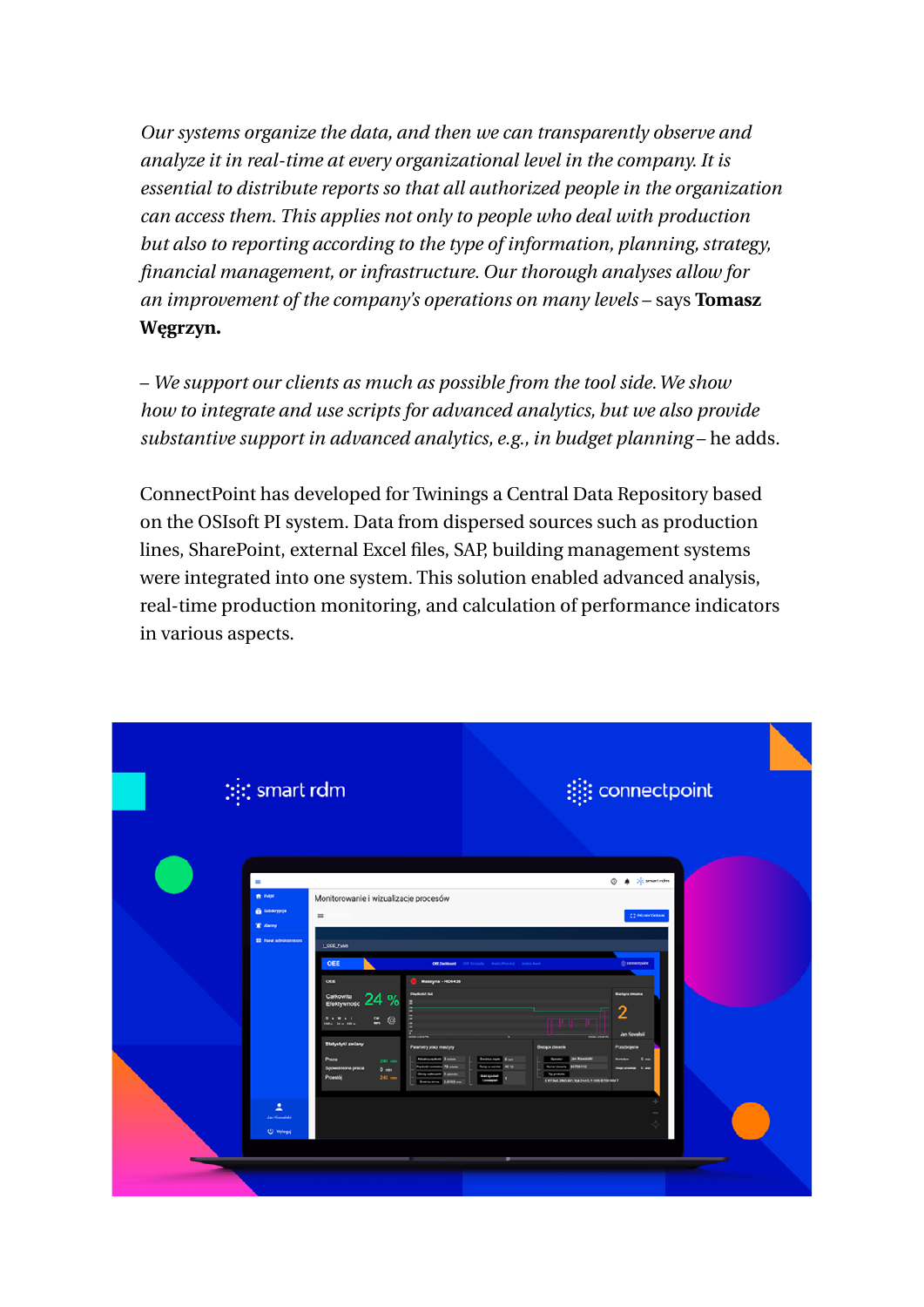In a short time, Twinings received a system ensuring real-time monitoring of the whole production process, in particular: facilitating and speeding up the identification of areas requiring immediate support; on-line reporting of the status of production machines; on-line reporting of the values of key parameters (OEE; Waste); bottleneck alerts; on-line reporting of the status of production orders; minimising overproduction.

What does Twinings have planned next in the area of digitalisation?

– *We are in the process of automating reports and production dashboards for the core process (filling and packaging), which will reduce the burden on Production Leaders and free up their potential to analyze and act on performance improvements. We try to follow the emerging needs and challenges, treating digitalization pragmatically - as a tool supporting the pursuit of operational excellence: reducing losses, increasing cost efficiency.*  – says **Marcin Gad from Twinings.**

– *Digitalization supports the optimization of the production process and improves its efficiency, thanks to which we produce more high-quality products for the market in a shorter time. So we are not talking about savings for the company, but about even higher profitability* – analyzes **Agnieszka Szlemińska from ConnectPoint.** 

# **Analytics helps protect the environment**

More and more manufacturers, not only in the food sector but also in other industries, are now focusing on sustainability. Advanced analytical measures help to reduce media consumption and thus have a positive impact on the environment.

– *Large FMCG companies declare the desire to be environmentally friendly in their production, and we support them in this. Our analyses allow us to monitor utilities and optimize their consumption, which translates into care for the environment and savings. With the correct data flows, we can check shop floor humidity, machine speeds, waste, decide whether to increase or decrease air conditioning, machine positioning. By correlating such data from the production hall, we can optimize work there in terms of power, gas, or water, which translates into lower electricity consumption,"* – explains **Tomasz Węgrzyn.**